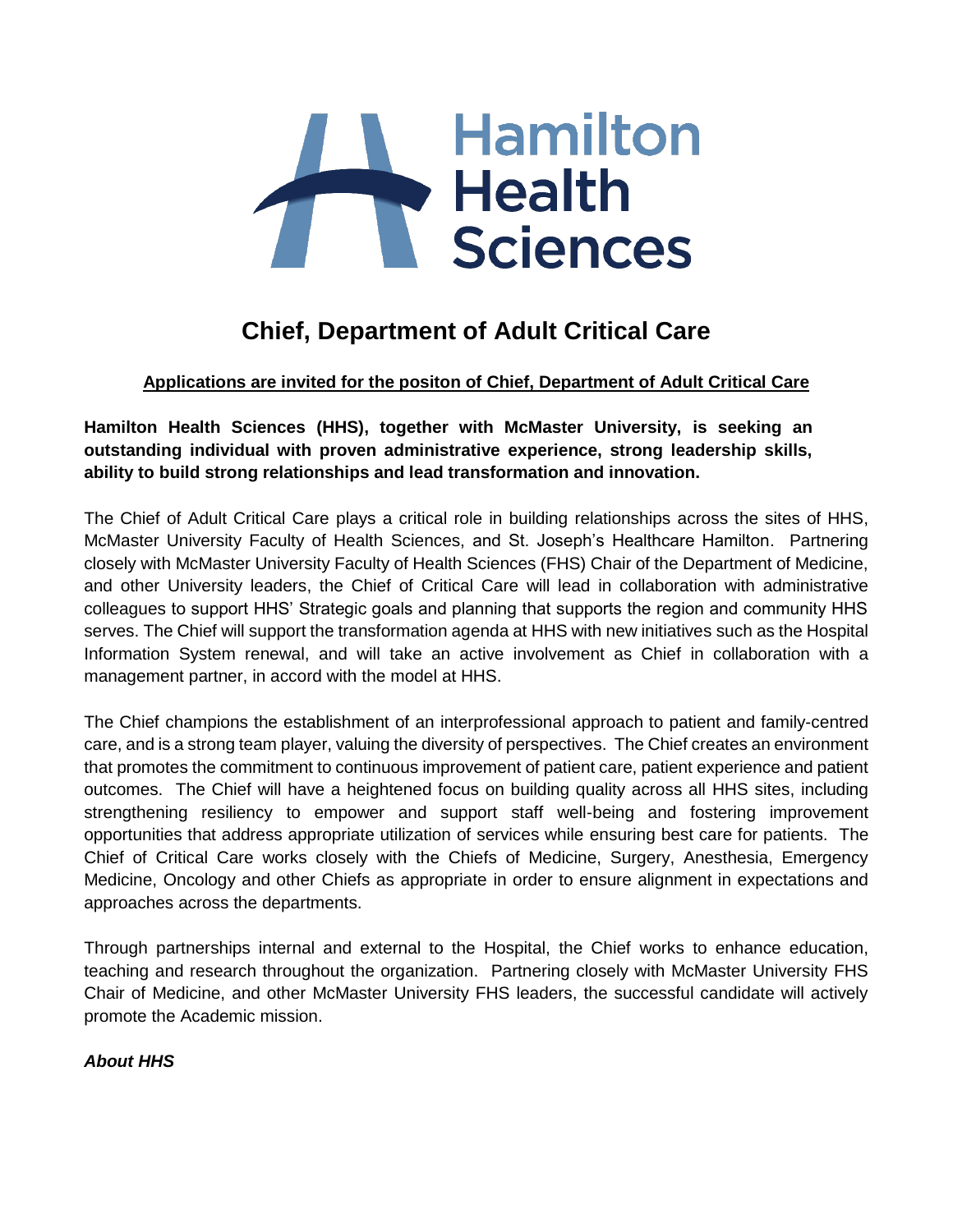Hamilton Health Sciences offers an exciting and challenging work environment. Our hospital system is run by 15,000 staff, physicians, researchers and volunteers and proudly serves millions of southwestern Ontario residents. We also provide specialized, advanced care to people from across the province.

HHS is the only hospital in Ontario that cares for all ages, from pre-birth to end-of-life. We offer worldleading expertise in many areas, including cardiac and stroke care, cancer care, palliative care, critical care and pediatrics.

With more than 1224 beds in operation in fiscal 2019/20, HHS experienced 52,155 annual admissions, Surgical Volumes (Inpatient and SDS) of 24,586, and 873.002 ambulatory visits. Given these volumes and more than 15,000 staff, physicians, researchers, volunteers, and through our affiliation with McMaster University FHS and partnerships with many health care providers and community agencies, Hamilton Health Sciences is at the forefront of innovation and excellence in care, service and research. For more information about Hamilton Health Sciences, read [HHS' Community Report for 2020,](http://www.hamiltonhealthsciences.ca/wp-content/uploads/2020/06/Community-Report-2020.pdf) [HHS'](https://www.hamiltonhealthsciences.ca/wp-content/uploads/2018/12/PDF-Strategy_booklet.pdf)  [Corporate Strategic Plan 2018-19](https://www.hamiltonhealthsciences.ca/wp-content/uploads/2018/12/PDF-Strategy_booklet.pdf) or the HHS website at: [www.hamiltonhealthsciences.ca](http://www.hamiltonhealthsciences.ca/)

### *About the Department of Critical Care*

The Department of Critical Care provides care to patients who either have, or are at high risk of developing, a life-threatening disease or injury, or those who have had major surgical procedures. Our critical care units consist of highly trained inter-disciplinary teams, advanced life-support technology and monitoring equipment. Our academic mandate includes a significant commitment to medical education at all levels of training, from medical students to critical care fellows. Our faculty members are active researchers making significant contribution to the latest evidence-based critical care medicine. As part of an inter-disciplinary team, we provide direct care to patients in 88 critical care beds in four intensive care units. We also provide 24/7 physician coverage through our Rapid Response Teams (RACE) at both the Juravinski and General Sites.

### **Qualifications**

*The successful candidate must:*

- be qualified to practice medicine and be licensed pursuant to the laws of Ontario;
- have a Certificate of Registration in good standing with the College of Physicians and Surgeons of Ontario or an equivalent certificate from their most recent licensing body;
- have a current Certificate of Professional Conduct form the College of Physicians and Surgeons of Ontario or the equivalent certificate from their most recent licensing body;
- maintain hospital credentials and an active Medicine practice within Hamilton Health Sciences;
- accept a full time appointment at the appropriate level in the Department of Medicine, Faculty of Health Sciences, McMaster University, or a cross appointment if already holding an appointment in another academic department in the Faculty of Health Sciences;
- have recognized training in Critical Care, experience working in a busy Critical Care unit, and experience in leadership roles within a Critical Care environment;
- possess exceptional leadership skills, grounded in respect for every individual, leading with humility, systems thinking, and an unwavering commitment to quality improvement;
- have advanced inter-personal skills with demonstrated ability to encourage open exchange of information and ideas to achieve results;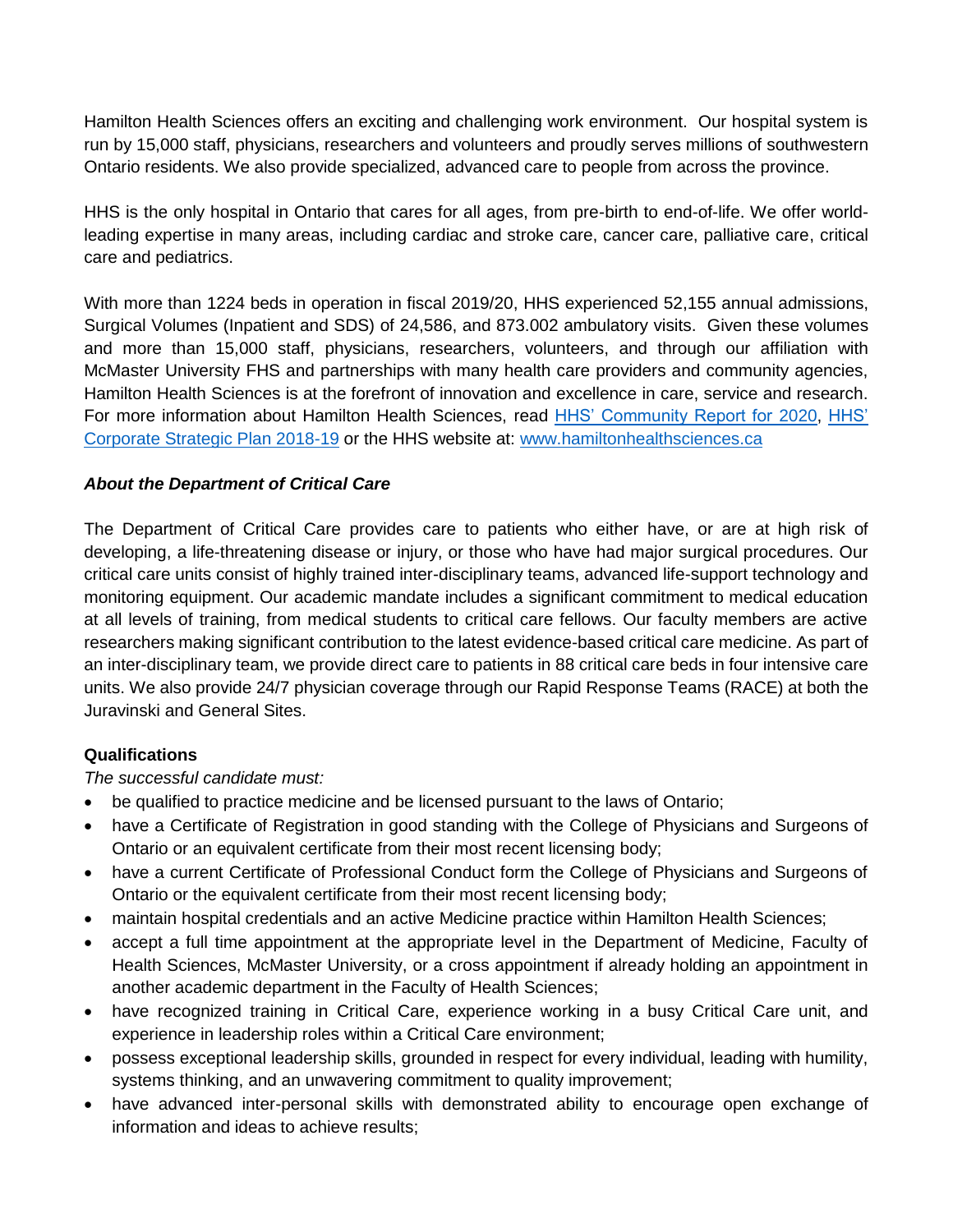- demonstrate self-awareness of personal values, principles, strengths and limitations, and actively seek opportunities for personal learning;
- be able to purposefully build partnerships and build bridges with relevant internal and external stakeholders to create connections, trust, shared meaning and finding new ways to deliver care and support patient experience;
- support a collaborative approach to learning, identifying areas for improvement and outside-the-box thinking;
- have a proven record in leading and initiating quality of care initiatives in critical care;
- demonstrate systems and critical thinking that challenges the status quo, to identify issues, solve problems and design improved, effective processes across systems while maintaining respectful partnerships;
- have a record of working collaboratively with management partners to address and advance the delivery of high quality clinical care and to implement new programs, in a way that aligns with the collaborative leadership model at HHS;
- have a proven record motivating, inspiring and leading team members to do their best, while removing barriers they may face in their daily work;
- have a commitment to supporting and delivering on the principles of equity, diversity and inclusion as it relates to both staff and patients

The Chief is accountable to the Executive Vice President Academic and Chief Medical Executive, and is responsible to the Medical Advisory Committee and the Board of Directors. The role is expected to foster an academic environment in collaboration with McMaster University Faculty of Health Sciences and the Chair of Medicine. The Chief will serve a four-year term which may be renewed for a second four-year term.

### *Interested applicants please submit your applications to:*

Danielle Fama, Executive Assistant c/o Executive VP and Chief Medical Executive Office 100 King Street West Hamilton, ON L8P 1A2 23rd Floor, Room 128 Ext. 42030 [famad@hhsc.ca](mailto:famad@hhsc.ca)

Hamilton Health Sciences (HHS) fosters a culture of patient and staff/physician safety, whereby everyone is guided by our Mission, Vision, Values and Values Based Code of Conduct. HHS is a teaching hospital and all staff and physicians are expected to support students and other learners.

HHS is an equal opportunity employer and will accommodate any needs under the Canadian Charter of Rights and Freedom, Accessibility for Ontarians with Disabilities Act and the Ontario Human Rights Code. Hiring processes will be modified to remove barriers to accommodate those with disabilities, if requested. Should any applicant require accommodation through the application process, please contact Danielle Fama (905.521.2100 x 42030, [famad@hhsc.ca\)](mailto:famad@hhsc.ca) for assistance. If the applicant requires a specific